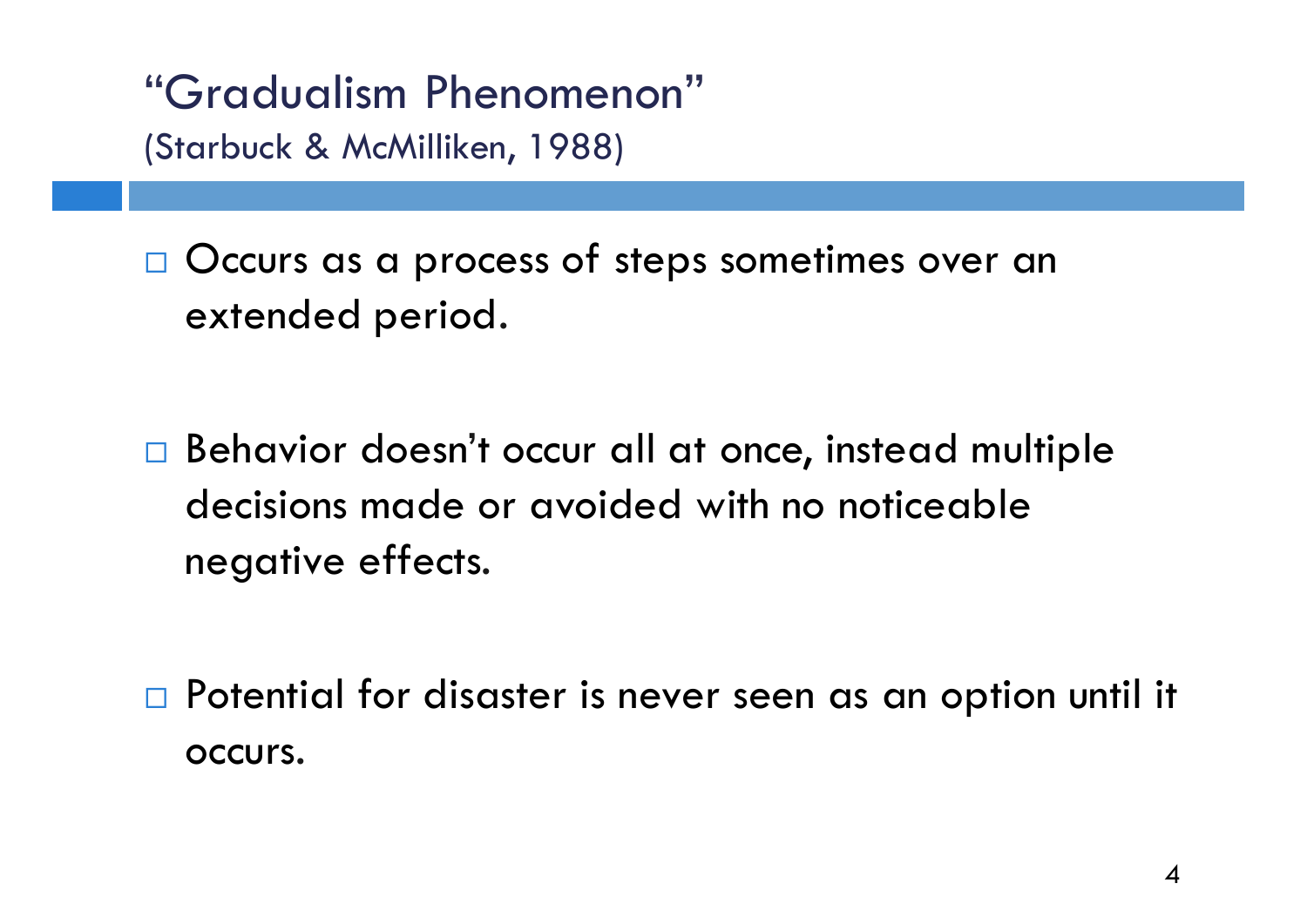- □ Institutionalization. Exposes new staff to deviant behaviors, often performed by authority figures.
- □ Socialization. Will they or won't they? New staff join the group by adopting the group's deviant behaviors.
- **Rationalization.** Enables everyone involved to convince themselves that their deviances are not only legitimate, but acceptable and perhaps necessary.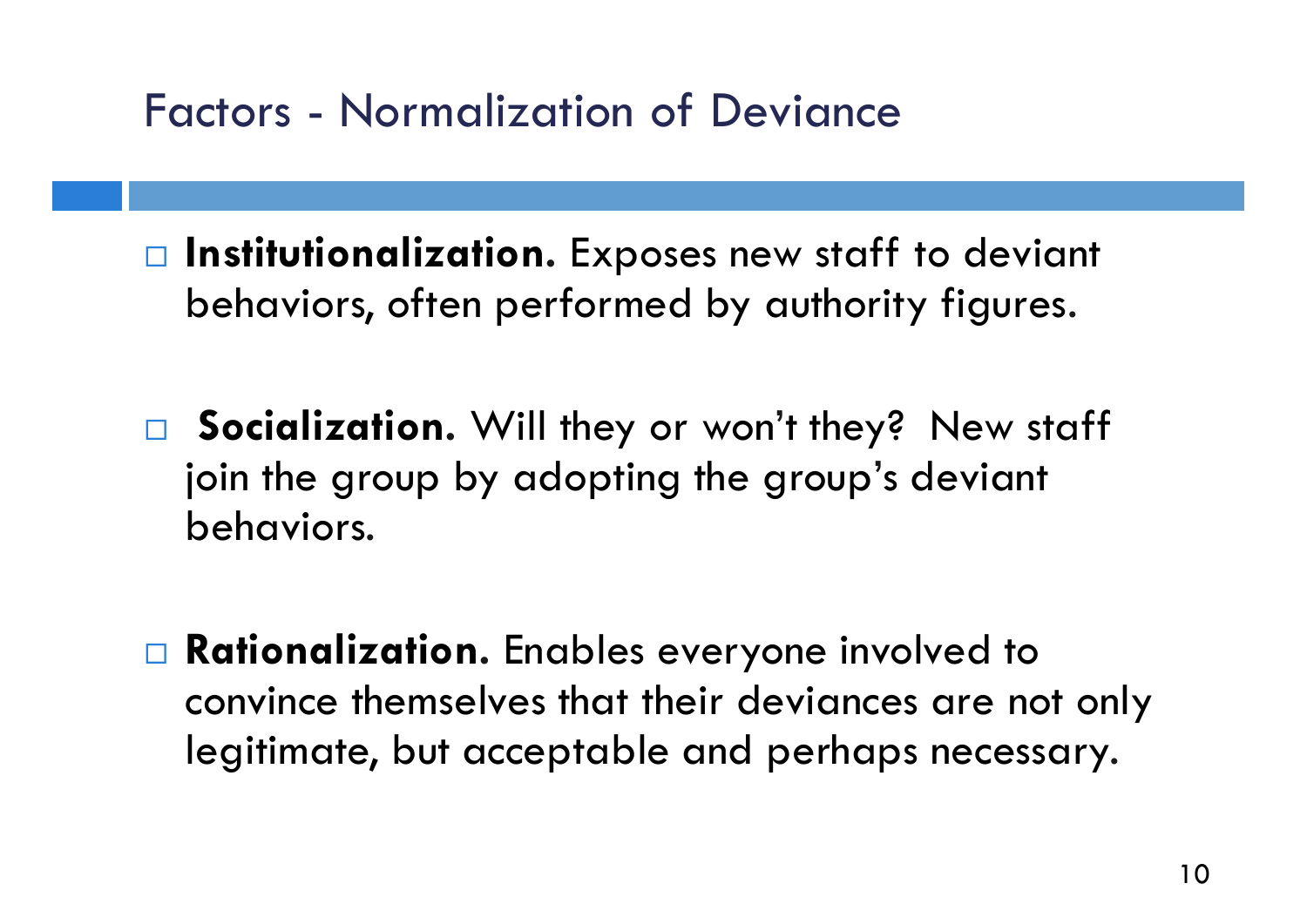

 $\Box$  Were there mitigating circumstances that invited the deviation?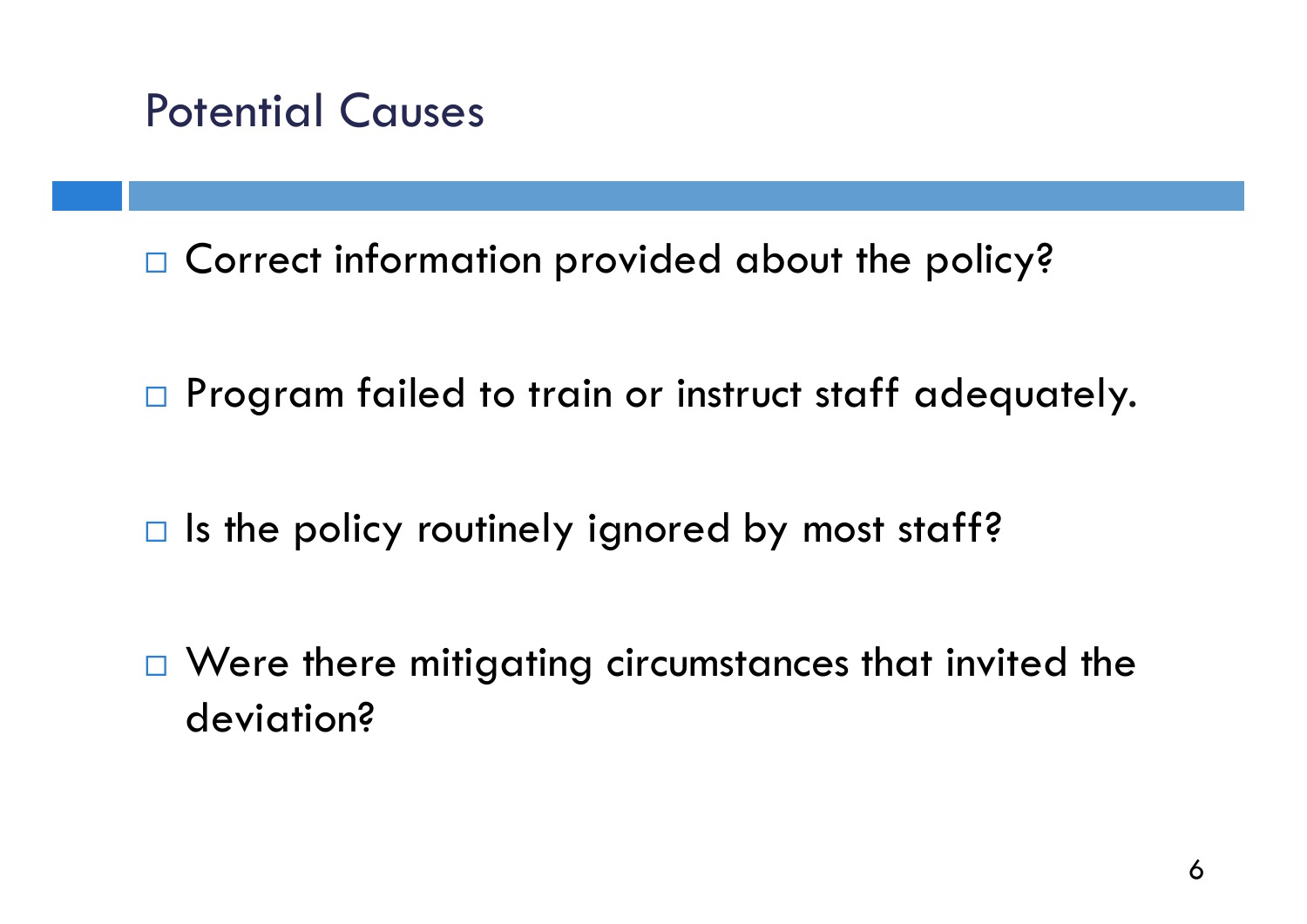### Adventure Programs

- □ Risk Management
- □ Programs
- $\Box$  Training
- □ Enrollment, screening, admissions
- **Emergency procedures**
- $\Box$  Facilities

□ Human Resources  $\Box$  Transportation Food **Equipment Manuals**, policies, procedures □ Marketing/PR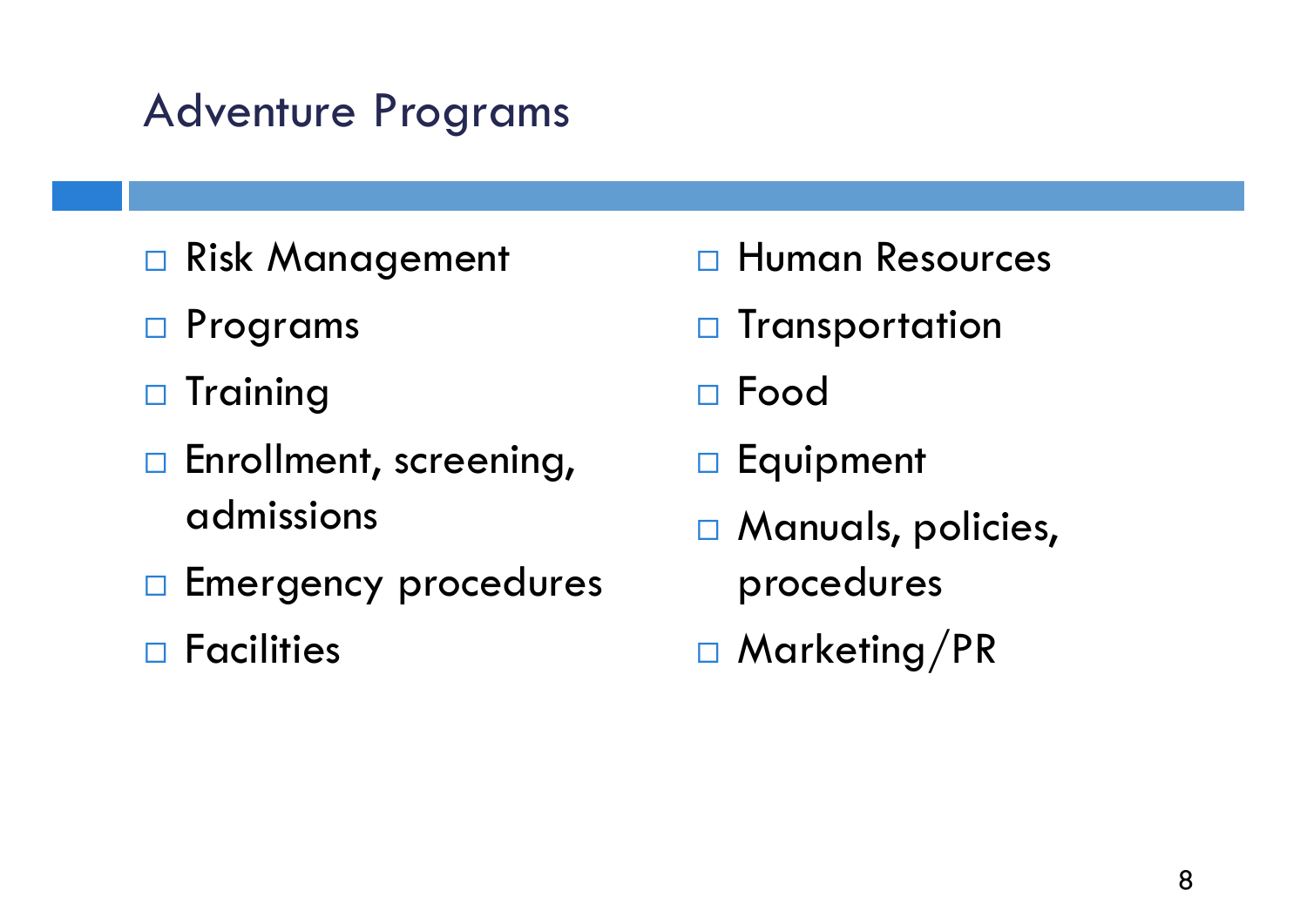#### Breakout #1

# WWW.nols.edu/v EX 2999-012 (008) EMENT CONFERENCE **GNATUS**<br>GAATUS

#### Identify *potential* deviances that might occur in adventure programs.

without the consent of the author  $20\, \rm{C}$ without the consent of the author  $20$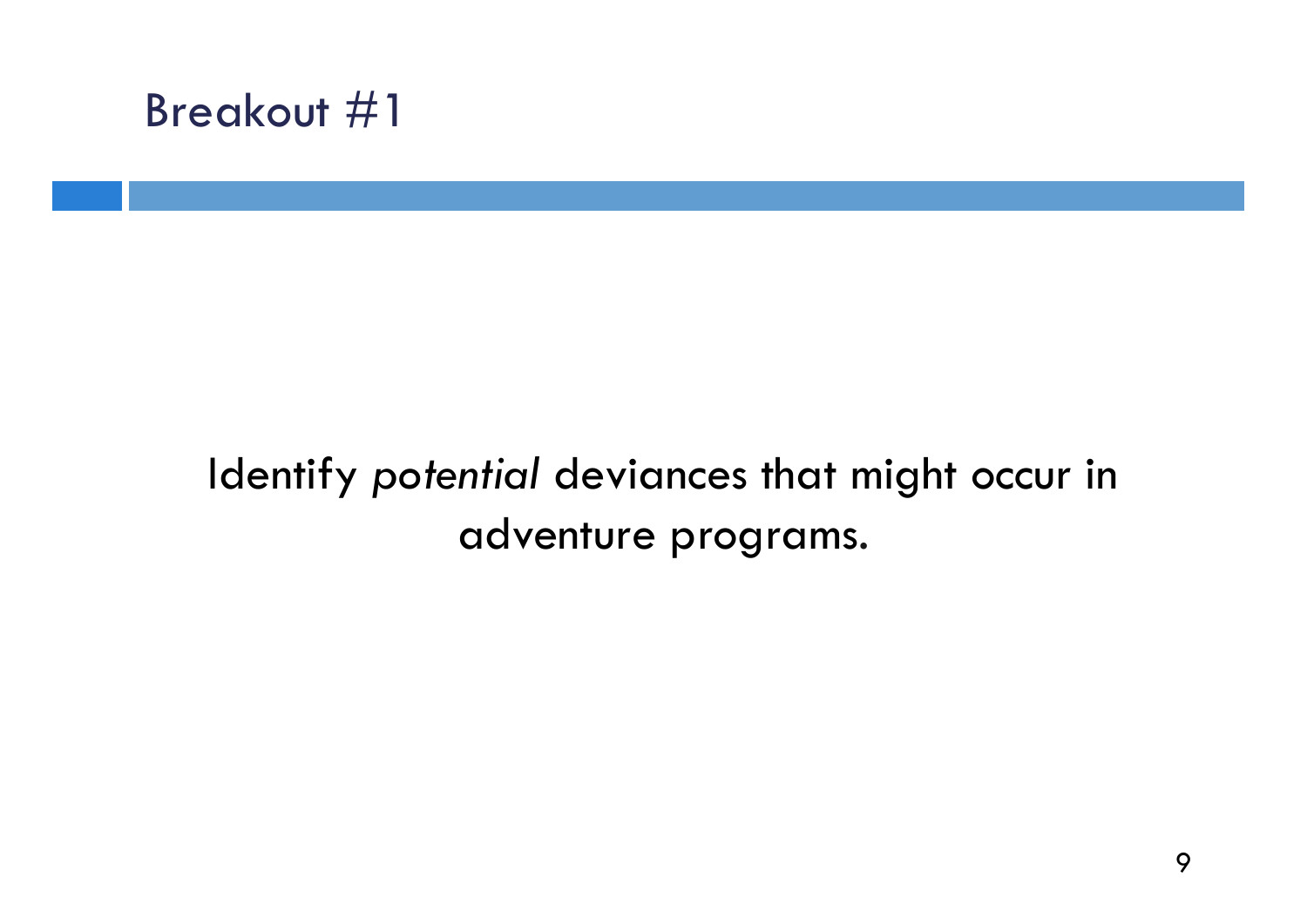Potential Factors that Account for the Normalization of Deviance in Adventure Programs

- The rules are stupid and inefficient
- Knowledge is imperfect
- I'm breaking the rule for the good of my student(s)
- The rules don't apply to me/You can trust me
- Staff are afraid to speak up
- Leadership withholding or minimizing findings on program problems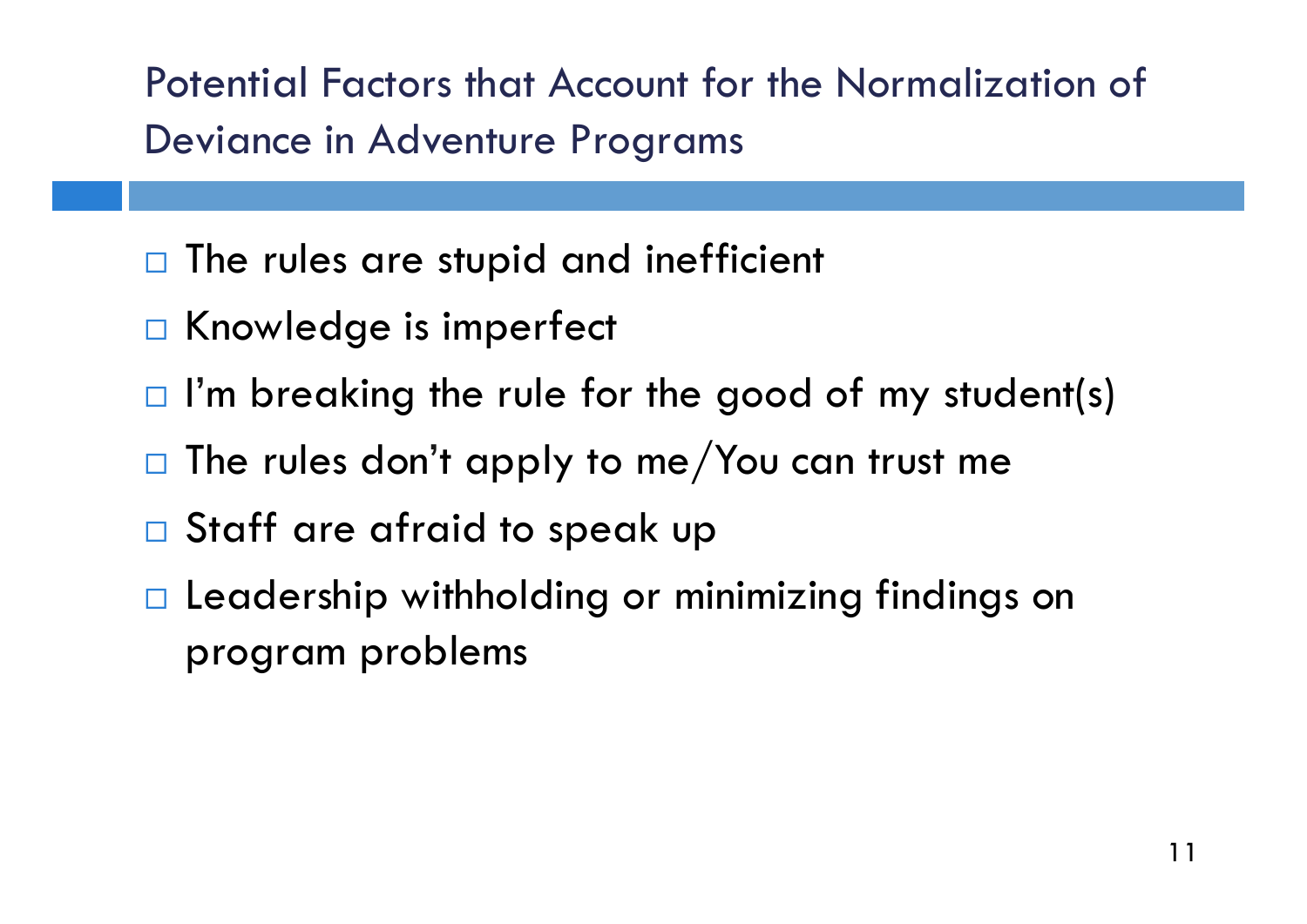

15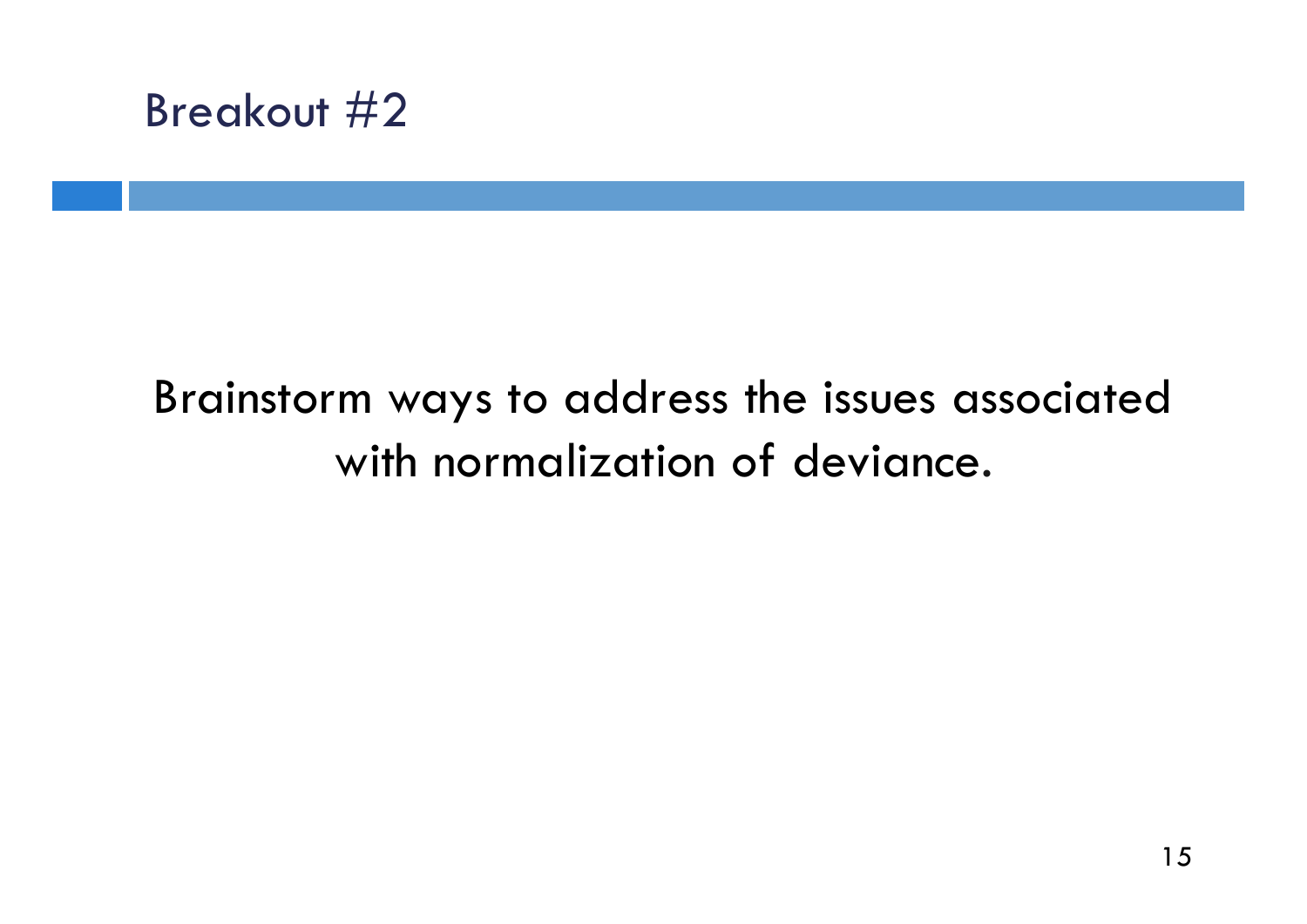## Recommendations - Normalization of Deviance

- *Early Intervention.* Become vigilant about deviant behaviors and practices, and be ready to take aggressive steps to stop their occurrence before they reach normalization.
- *Educate*. Deviations are common in most work environments.
- *Emphasize*. Unsafe deviations should not to be tolerated.
- *Eliminate.* Deviations must be identified, examined and stopped whenever safety is jeopardized.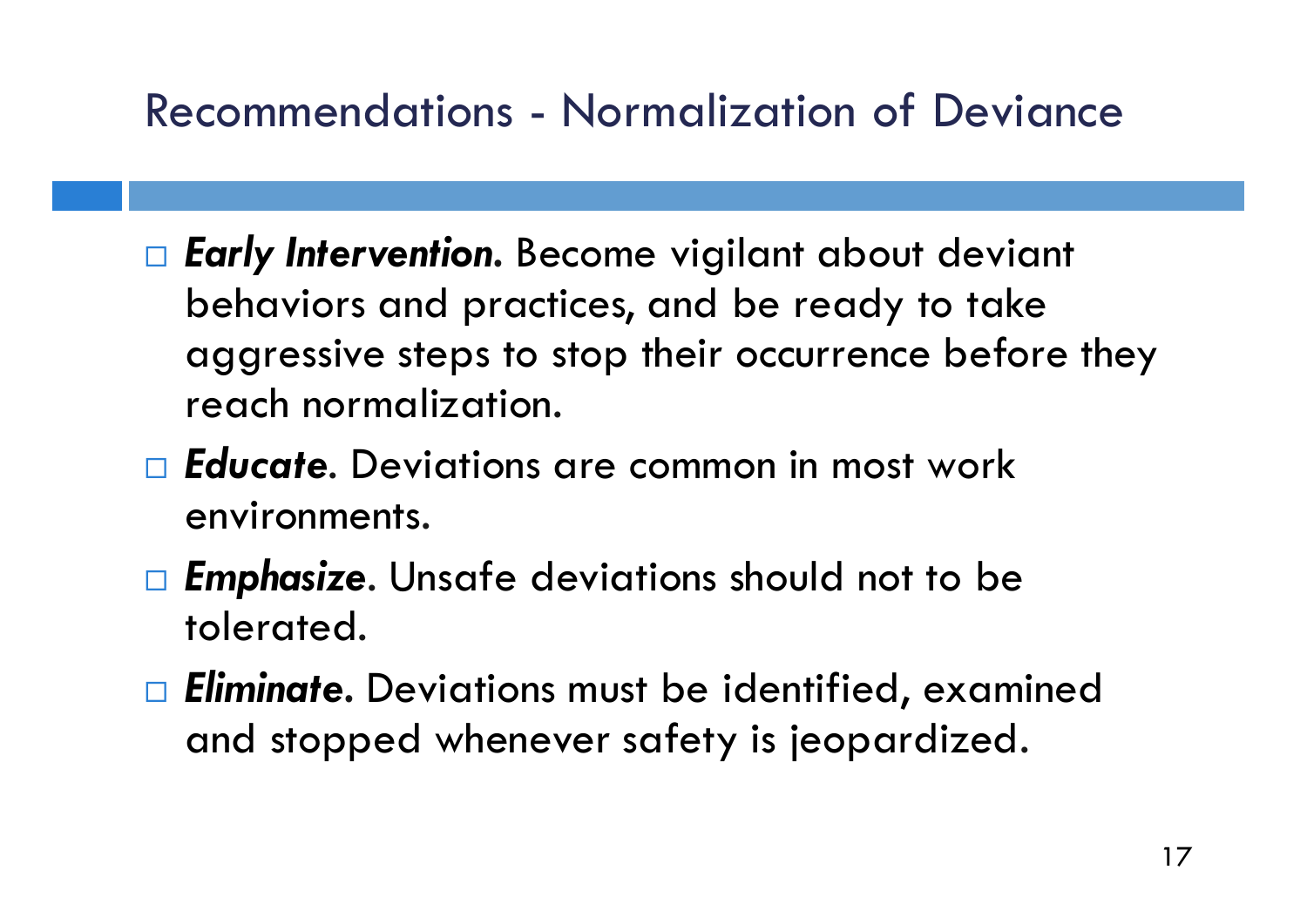## Recommendations - Normalization of Deviance

- Teach staff how to conduct uncomfortable conversations.
- □ Staff need to feel safe when speaking up.
- Realize that oversight and monitoring for rule compliance are never-ending.

18 without the consent of the author 2015

210-6657 x3